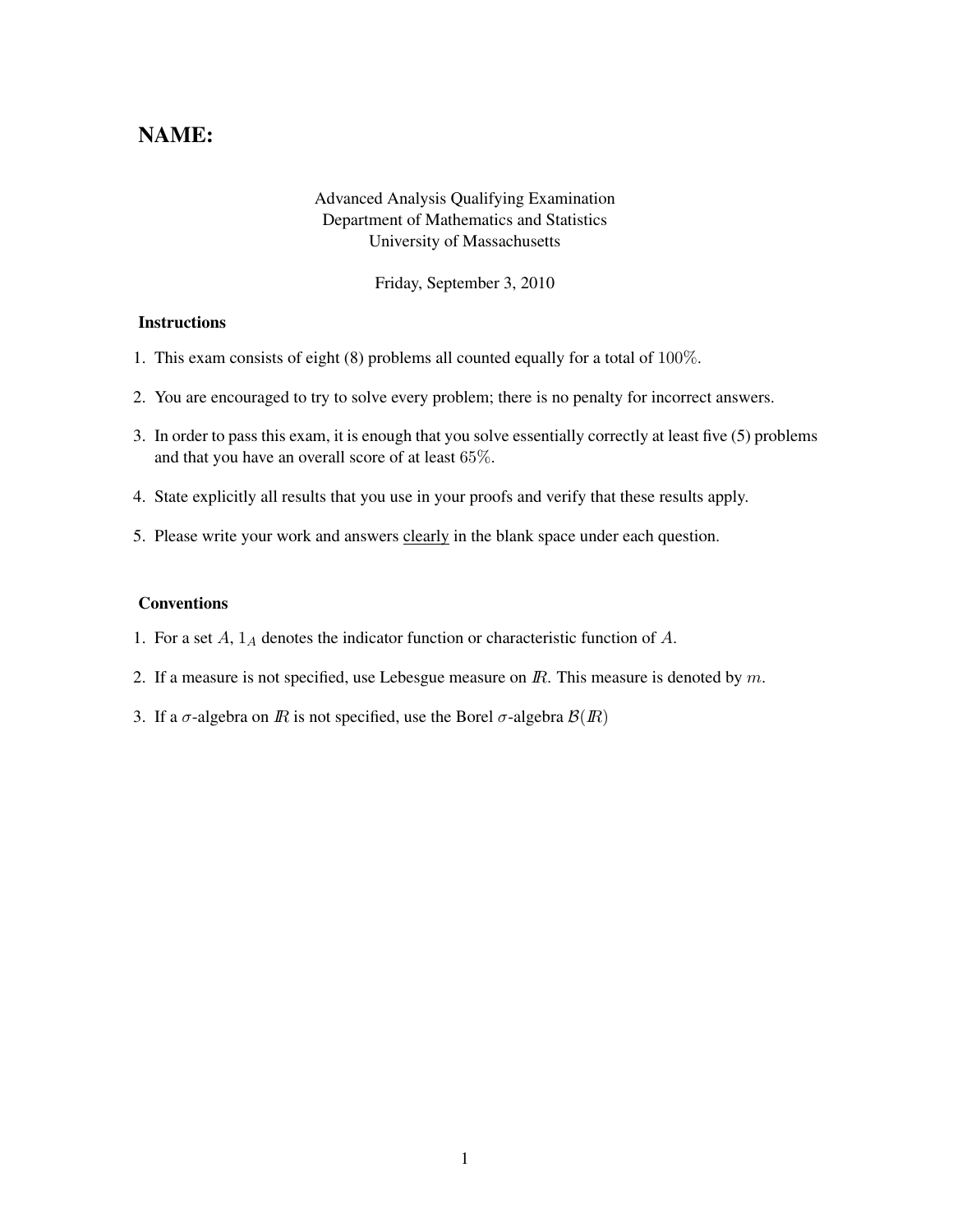1. Let  $(X, \mathcal{M})$  be a measurable space and let  $f : X \to \mathbb{R}$  be a Borel-measurable function. Define  $\mathcal{N}(f)$  to be the class of all sets of the form  $f^{-1}(B)$  for  $B \in \mathcal{B}(I\!\!R)$ .

(a) Prove that  $\mathcal{N}(f)$  is a  $\sigma$ -algebra.

(b) Let  $\varphi : \mathbb{R} \to \mathbb{R}$  be a Borel measurable function. Prove that the function  $\varphi \circ f$  is  $\mathcal{N}(f)$ measurable.

(c) Let  $g: X \to \mathbb{R}$  be a simple function of the form  $\sum_{i=1}^{s} c_i 1_{A_i}$ , where  $c_i$  are real numbers and  $A_i$ are pairwise disjoint sets in  $\mathcal{N}(f)$ . Prove that there exists a Borel measurable function  $\varphi : I\!\!R \to I\!\!R$ such that  $g = \varphi \circ f$ .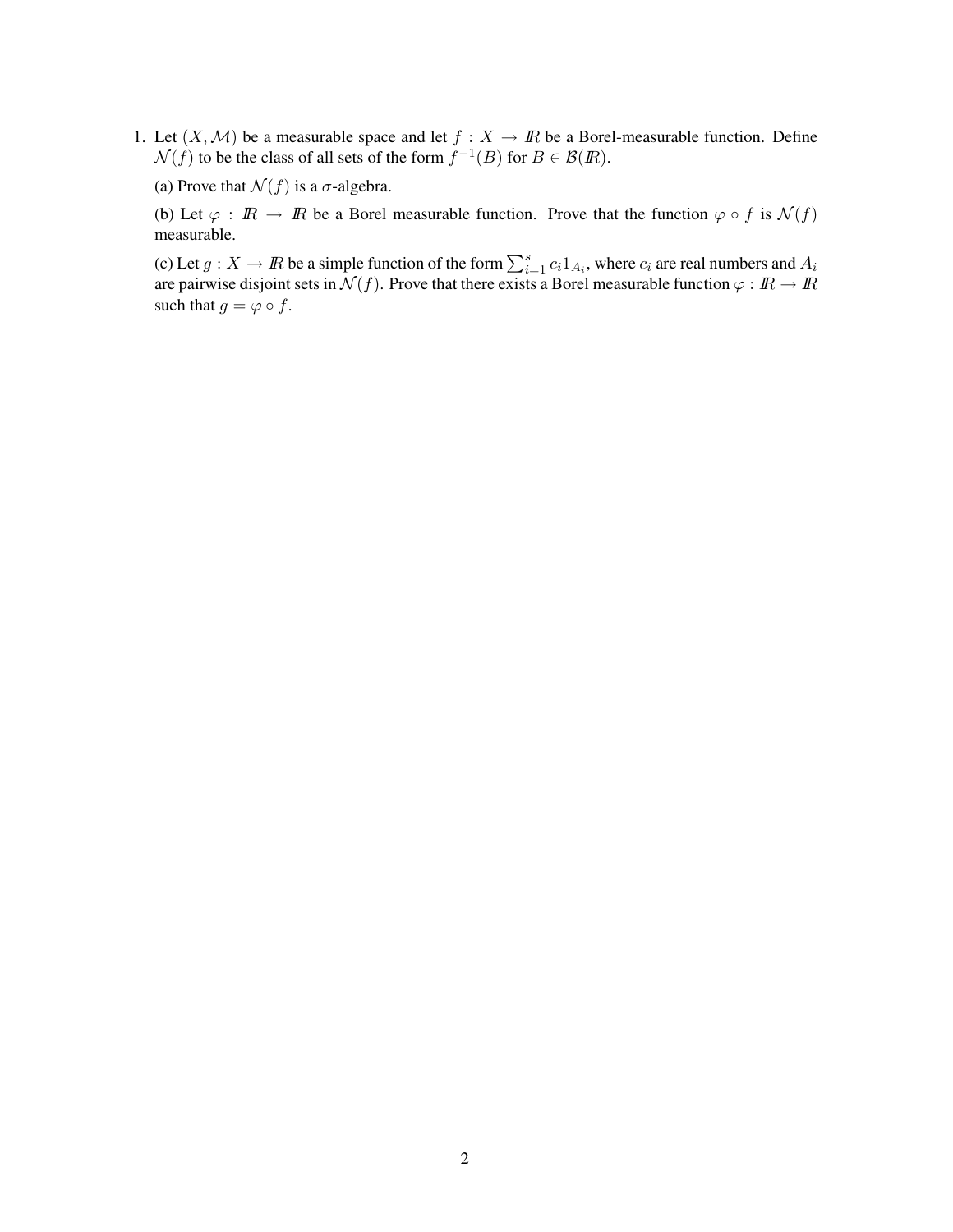2. For  $x \in [0, 1]$ , let

$$
x = \sum_{n=1}^{\infty} \frac{a_n}{2^n}, \quad a_n \in \{0, 1\},\
$$

be the binary expansion of  $x$ . Let  $A$  be the set of points  $x$  which admit a binary expansion with zero in all even positions (i.e.,  $a_{2n} = 0$  for all  $n \ge 1$ ). Show that A is a set of Lebesgue measure 0.

*Hint:* Write the set A has  $A = \bigcap_{n=0}^{\infty} A_n$  where  $A_0 = [0, 1]$ , the  $A_n$  are nested, i.e.  $A_{n+1} \subset A_n$  and  $A_{n+1}$  is obtained from  $A_n$  by removing some of the dyadic intervals  $\left(\frac{j}{2n}\right)$  $\frac{j}{2^n}, \frac{j+1}{2^n}$  $\frac{1}{2^n}$ ,  $0 \le j \le 2^n - 1$ in  $A_n$ .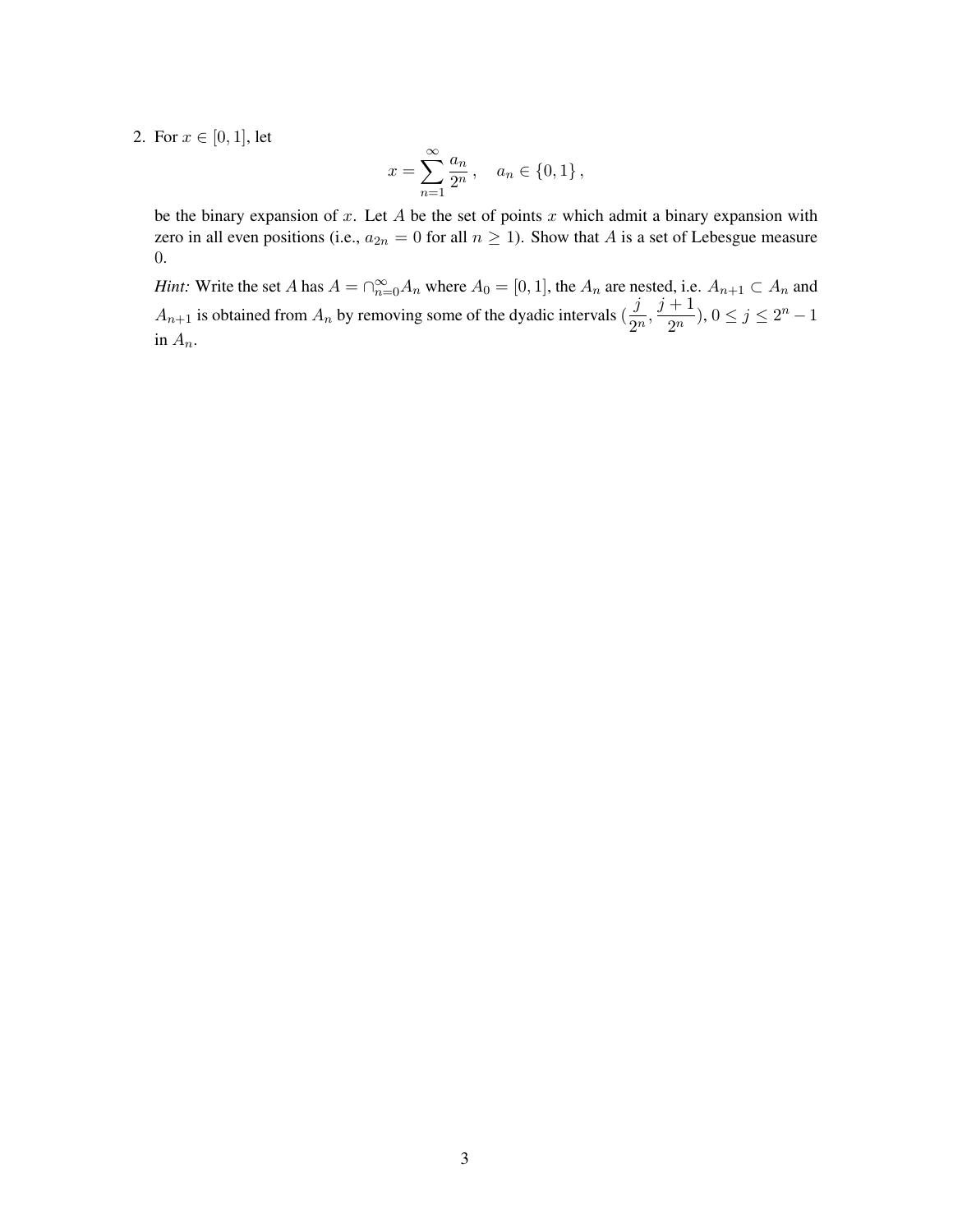3. Let  $f_n : (a, b) \to \mathbb{R}, n \ge 1$  be a sequence of functions each of which is a monotonically increasing function. Suppose the sequence  $f_n$  converges to f in Lebesgue measure on  $(a, b)$ . Show that  $f_n$  converges to  $f$  at all points in (a,b) where  $f$  is continuous.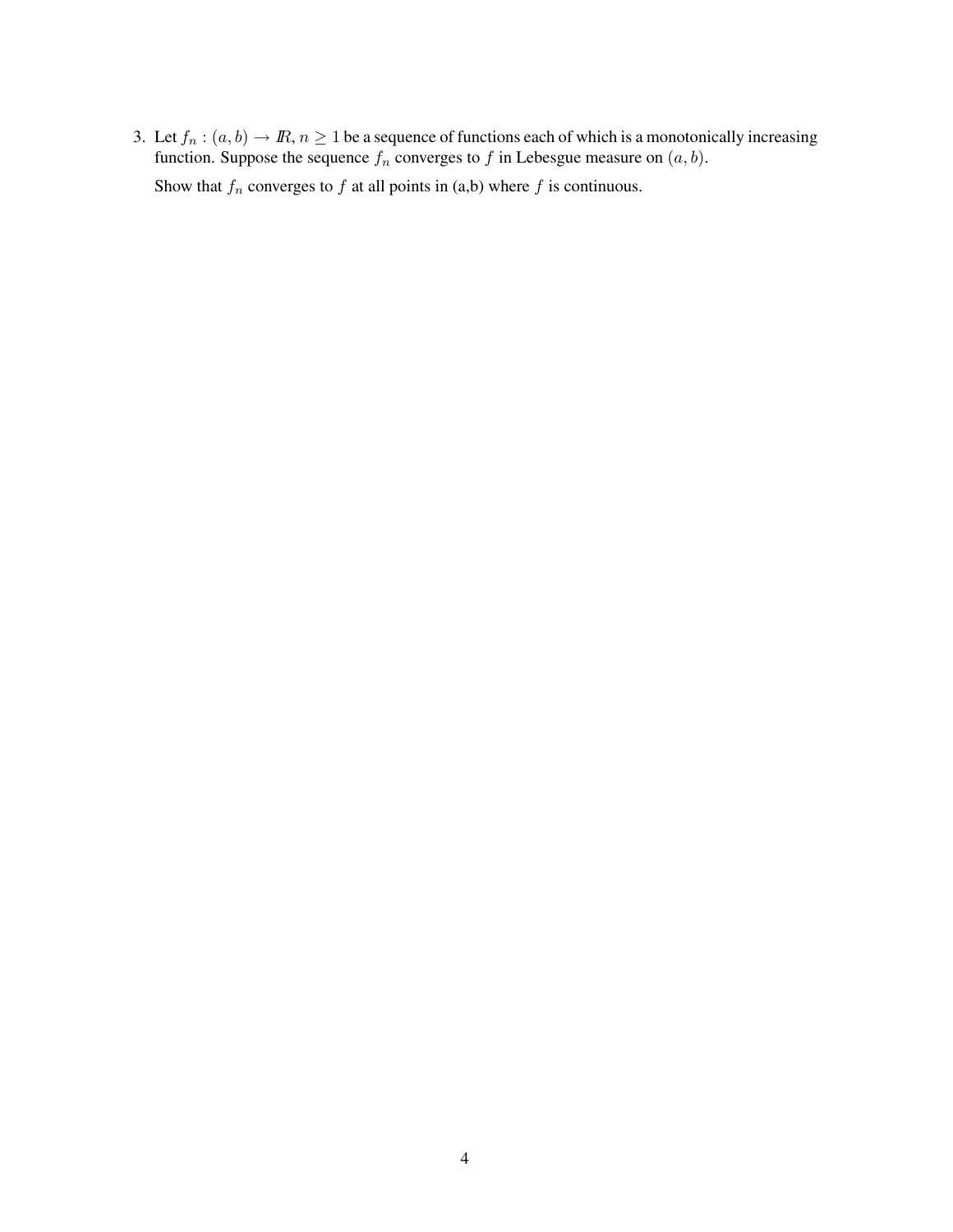4. Let  $A \subset \mathbb{R}$  and  $f_n : A \to \mathbb{R}$ , for  $n \geq 1$ . The family of function  $\{f_n\}_{n \geq 1}$  is said to be *equiintegrable* if for any  $\varepsilon > 0$  there exists  $\delta > 0$  such that  $m(B) \leq \delta$  implies that  $\int_B |f_n| dm \leq \epsilon$  for all  $n \geq 1$ .

Let A be a set of finite measure,  $m(A) < \infty$ , and let  $\{f_n\}_{n \geq 1}$  be a sequence of functions such that (i)  $\{f_n\}_{n\geq 1}$  is equi-integrable.

(ii)  $f_n$  converges pointwise to f Lebesgue almost everywhere in A.

Show that

$$
\lim_{n\to\infty}\int_A f_n dm = \int f dm.
$$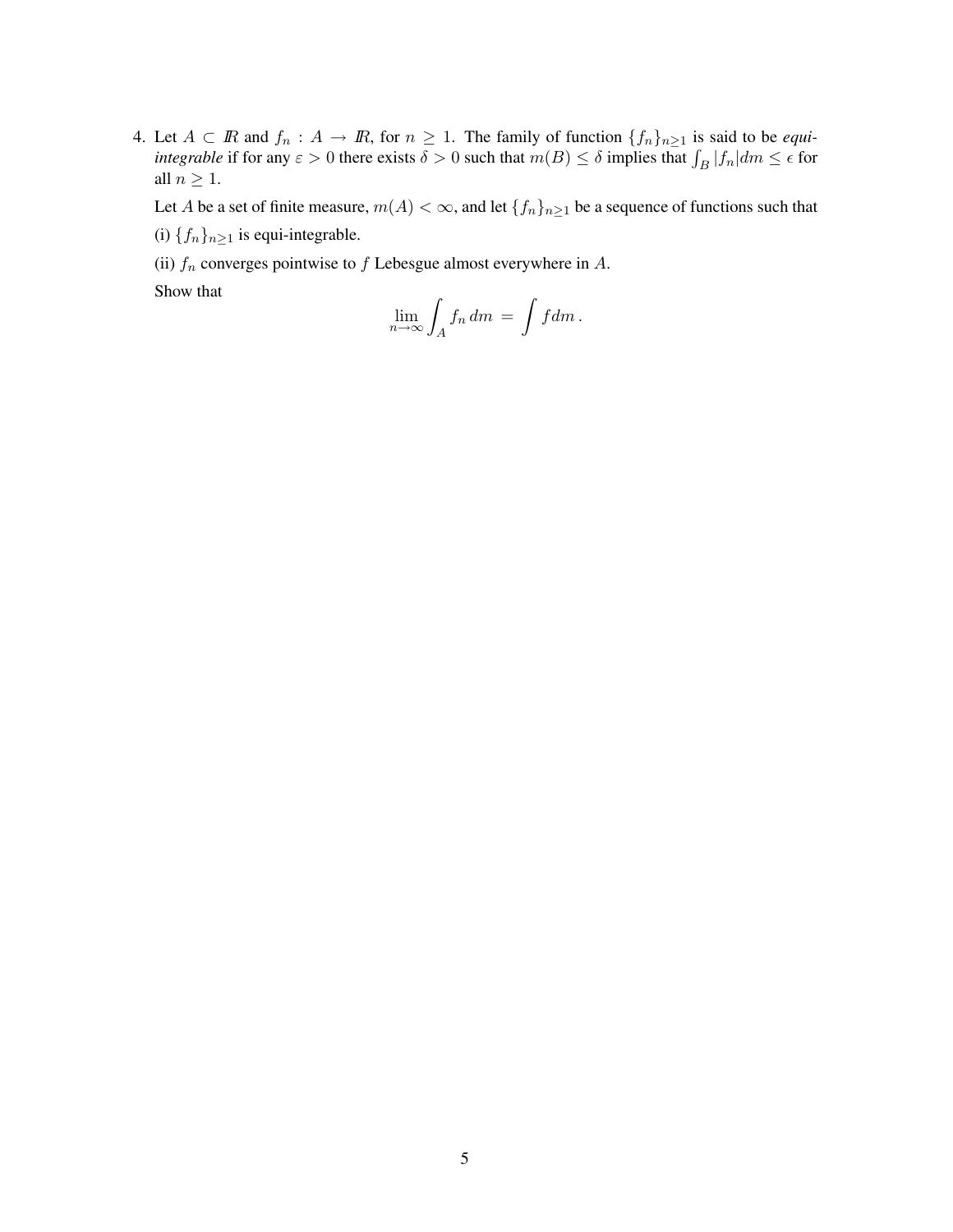## 5. Let us define the Haar functions on the interval  $[0, 1]$  by

$$
e_0(x) = 1,
$$
  
\n
$$
e_{n,k}(x) = \begin{cases} 2^{\frac{n}{2}} & \text{if } \frac{k-1}{2^n} \leq x < \frac{k-\frac{1}{2}}{2^n} \\ -2^{\frac{n}{2}} & \text{if } \frac{k-\frac{1}{2}}{2^n} \leq x < \frac{k}{2^n} \\ 0 & \text{otherwise} \end{cases}
$$

for  $n = 0, 1, 2, 3, \cdots$  and  $k = 1, 2, \cdots 2^n$ . Show that the Haar functions form an orthornormal basis of the Hilbert space  $L^2([0,1])$ .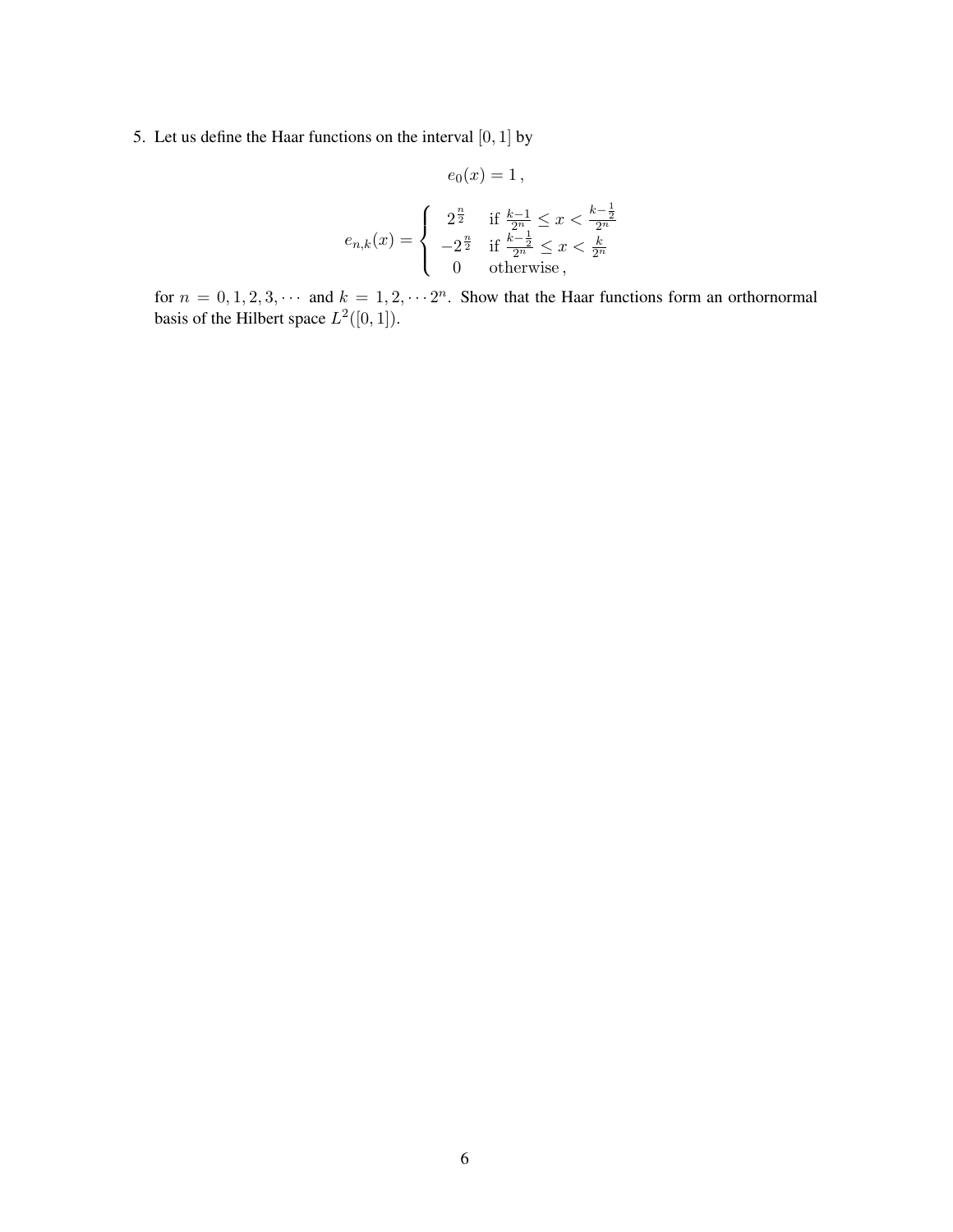6. Let f be a Lebesgue integrable function on  $(0, a)$ ,  $a > 0$ , and define

$$
g(x) = \int_x^a \frac{f(t)}{t} dt, \quad 0 < x < a \, .
$$

- (a) Show that  $g$  is Lebesgue integrable on  $(0, a)$ .
- (b) Show that

$$
\int_0^a g(x)dx = \int_0^a f(t)dt.
$$

*Justify all your work!*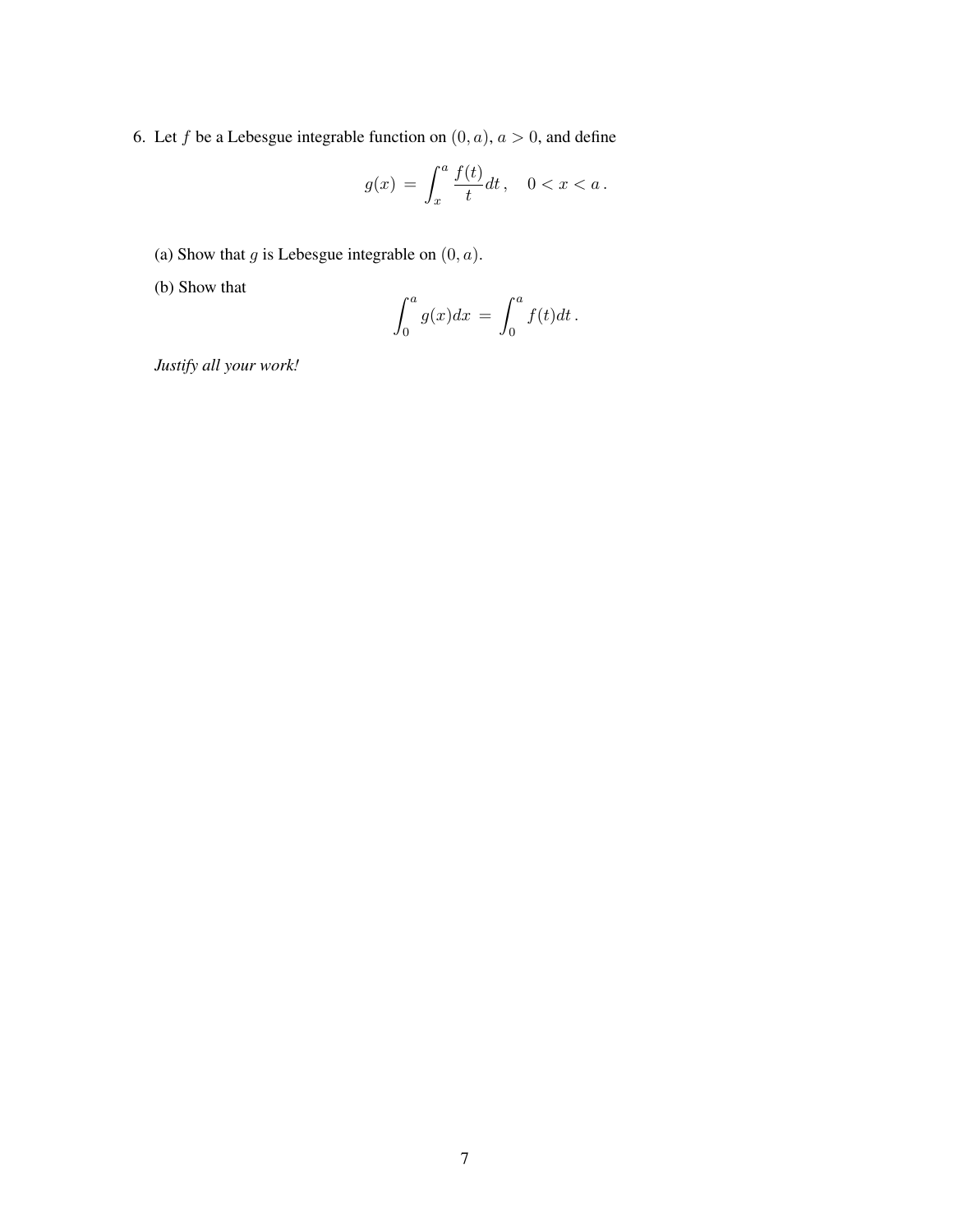7. (a) Show that  $f(x) = x^2 \cos^2(\pi/x)$  is a function of bounded variation on [0, 1].

*Hint:* You may use some well-known theorem about function of bounded variation.

- (b) Show that the function  $g(y) = \sqrt{y}$  is a function of bounded variation on [0, 1].
- *Hint:* You may use some well-known theorem about function of bounded variation.
- (c) Is the composition of functions of bounded variation always of bounded variation?
- *Hint:* Consider  $h = g \circ f$  with f, g as in (a),(b) and use the definition of bounded variation.
- (d) Show that if g satisfy a Lipschitz condition (i.e. there exists  $L > 0$  such that  $|g(x) g(y)| \le$  $L|x - y|$  for all  $x, y$  and  $f$  is of bounded variation then  $h = g \circ f$  is of bounded variation.